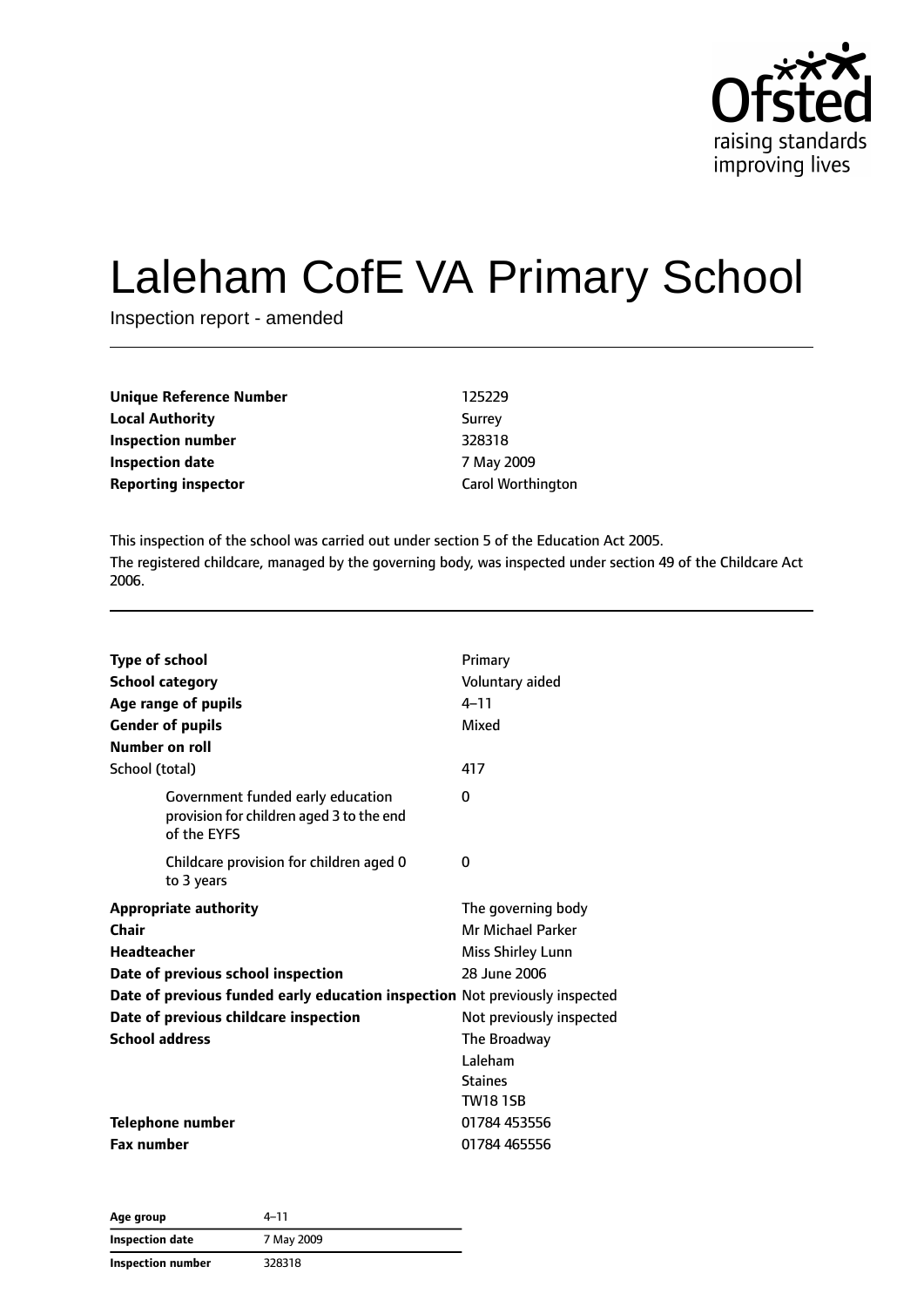# **Amended Report Addendum**

Following a complaint the following amendment was made to the report: in the 'What the school should do to improve' section the second bullet point has been changed from 'Improve and strengthen communications with parents.' to 'Continue to strengthen communications with parents.'

© Crown copyright 2009

Website: www.ofsted.gov.uk

This document may be reproduced in whole or in part for non-commercial educational purposes, provided that the information quoted is reproduced without adaptation and the source and date of publication are stated.

Further copies of this report are obtainable from the school. Under the Education Act 2005, the school must provide a copy of this report free of charge to certain categories of people. A charge not exceeding the full cost of reproduction may be made for any other copies supplied.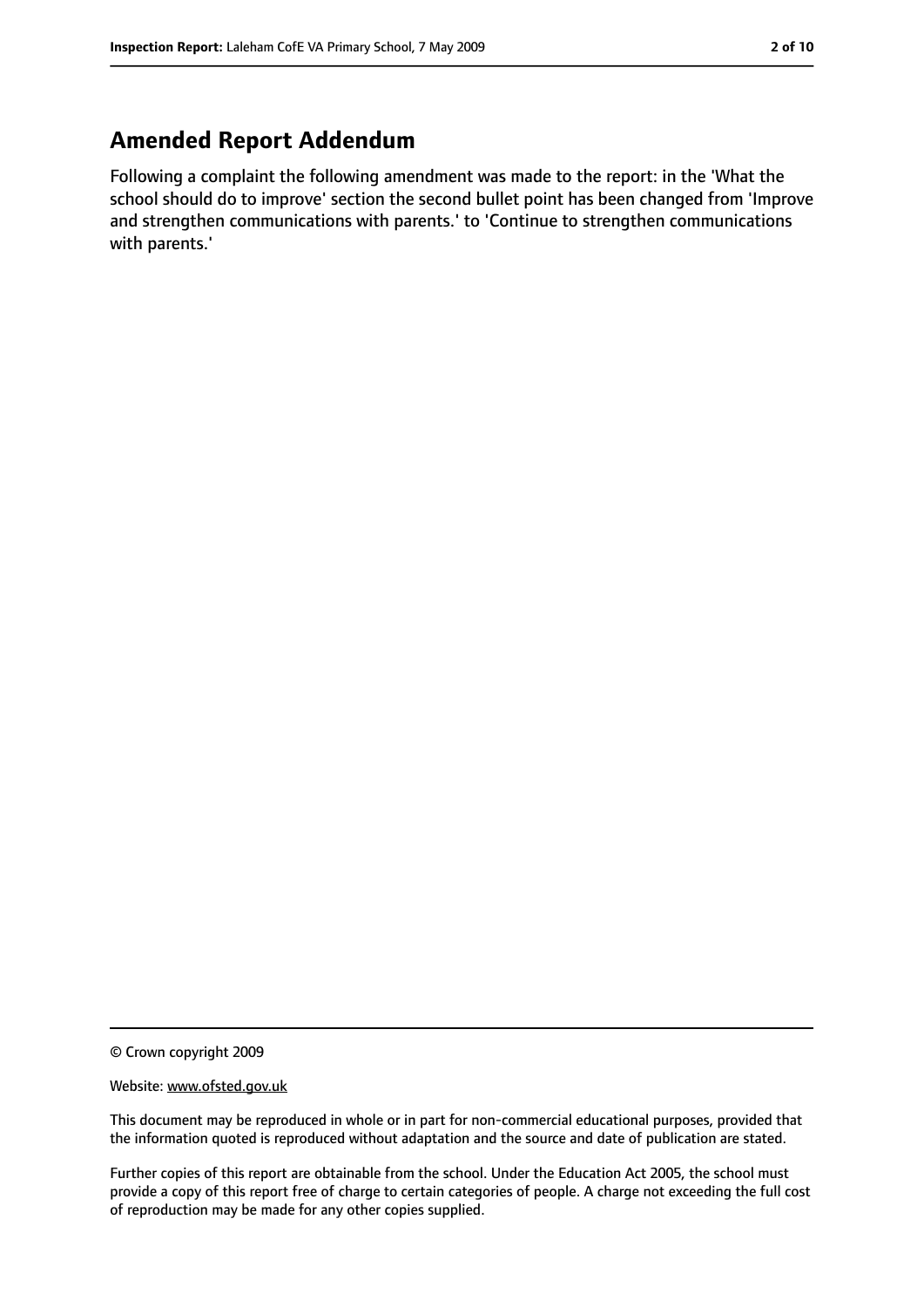# **Introduction**

The inspection was carried out by two Additional Inspectors.

Inspectors evaluated the overall effectiveness of the school and investigated the following issues:

- clarify the picture on current standards and achievement, particularly for mathematics, information and communication technology (ICT), higher-ability pupils and children in the Early Years Foundation Stage
- investigate the evidence for the school's judgements of outstanding aspects for personal development and for pastoral care, welfare and academic guidance
- establish how well the school promotes community cohesion.

Evidence was gathered from lesson observations; work in books; the analysis of test results; teachers' assessments and records of pupils' performance; parents' responsesto questionnaires; and discussions with pupils, staff and governors. Other aspects of the school's work were not investigated in detail, but the inspectors found no evidence to suggest that the school's own assessments, as given in its self-evaluation, were not justified, and these have been included where appropriate in this report.

# **Description of the school**

This larger than average primary school serves pupils from Laleham, a village on the outskirts of Staines. Virtually all pupils are of White British origin, with very few from minority ethnic backgrounds. The proportion of pupils with learning difficulties and/or disabilities, particularly those who struggle with reading and writing, is lower than that found nationally. There are 60 children in the Early Years Foundation Stage Reception classes. The school has Healthy School and Investors in People Awards. Extensive building works were taking place at the time of the inspection.

## **Key for inspection grades**

| Grade 1 | Outstanding  |
|---------|--------------|
| Grade 2 | Good         |
| Grade 3 | Satisfactory |
| Grade 4 | Inadequate   |
|         |              |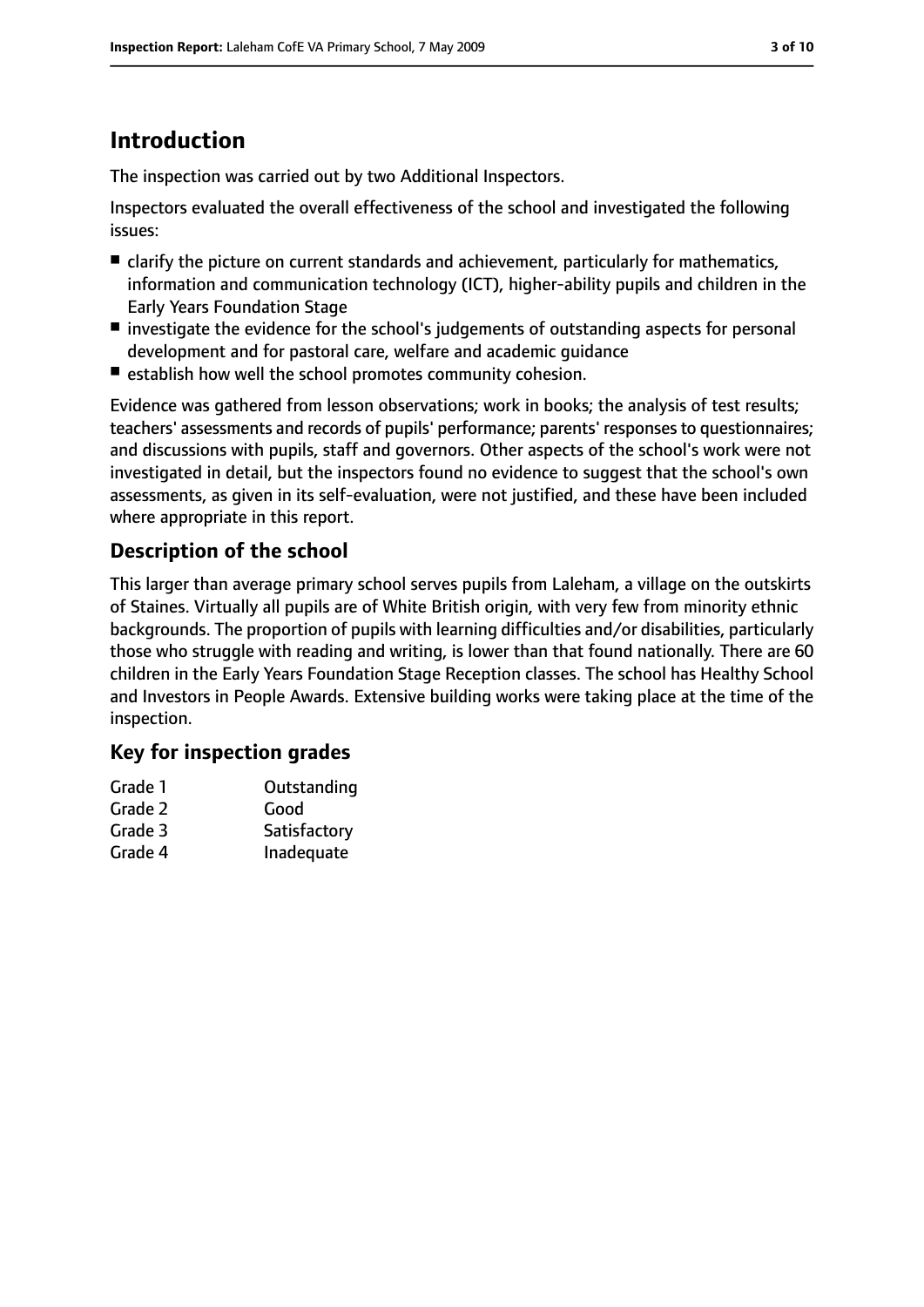# **Overall effectiveness of the school**

#### **Grade: 2**

Laleham is a good school where expectations of achievement and conduct are high. As a result, pupils achieve well academically and develop into responsible young people who are well prepared for secondary education.

Results in national tests have been significantly above average for several years. There was a slight dip in Key Stage 2 in 2008, especially in mathematics. The school quickly identified the causes of this and put in measures for improvement, which have been successful. Current standards in Year 6 are at a similarly above-average level to those before 2008.

At Year 2 the school has significantly above-average standards in reading, writing and mathematics, which have been maintained forseveral years. Pupils' reading skills are particularly well developed. This is because the school has trained a team of highly skilled class assistants who listen to children read regularly and keep thorough records of their progress. Science standards are also high. The problem-solving aspect of mathematics was an issue at the previous inspection; current evidence shows this has improved. The school leaders have identified that some girls have low expectations of their own ability in mathematics, despite still attaining above-average standards. Teachers are starting to improve this by choosing contexts for problem-solving with which both girls and boys can identify. ICT standards were too low at the previous inspection, but are now exceeding the demands of the National Curriculum. Children from the Reception Year onwards develop good skills in ICT, which they are able to use in all the curriculum themes. This is because staff have good expertise and access to better ICT equipment.

The snapshot of teaching seen during the inspection confirms the reasons for the pupils' good progress and achievements. Lessons are well planned, with clear learning objectives and tasks pitched to meet the needs of pupils with different capabilities. This was an excellent feature of a mathematics lesson in Year 6, when higher-ability pupils in the top set, solving a problem on fruit 'smoothies', were further supported by worksheets containing more guidance or joined an even higher 'challenge' group outside the classroom. Marking is regular and thorough. The next steps for learning are identified, so pupils make good progress. Older pupils, in Years 5 and 6, talk knowledgeably about their National Curriculum levels and know how they can improve them.

Pupils are proud of their school and say they feel happy and secure. Bullying is extremely rare and any that does occur is dealt with swiftly. Behaviour is good around the school and at playtime. In some lessons it is exemplary, but not always; a small amount of disruption in one class was handled well. Pupils welcome visitors in an open and friendly manner. They enjoy most of their lessons, particularly those with a 'hands-on', practical approach, such as science and ICT. They are particularly pleased with the school rewards and sanctions scheme. No one wants to miss 'Golden Time'!

Pupils make an excellent contribution to the life of the school through the very active school council, their willingness to look after each other as peer mentors and by serving as prefects and games captains. They are curious but respectful of cultural differences in their own and partnership schools. They make the most of the many opportunities to keep fit through sport and healthy eating, for example in taking fruit at break-time. Recently, pupils have gained valuable experience in running a commercial enterprise through their publication of the first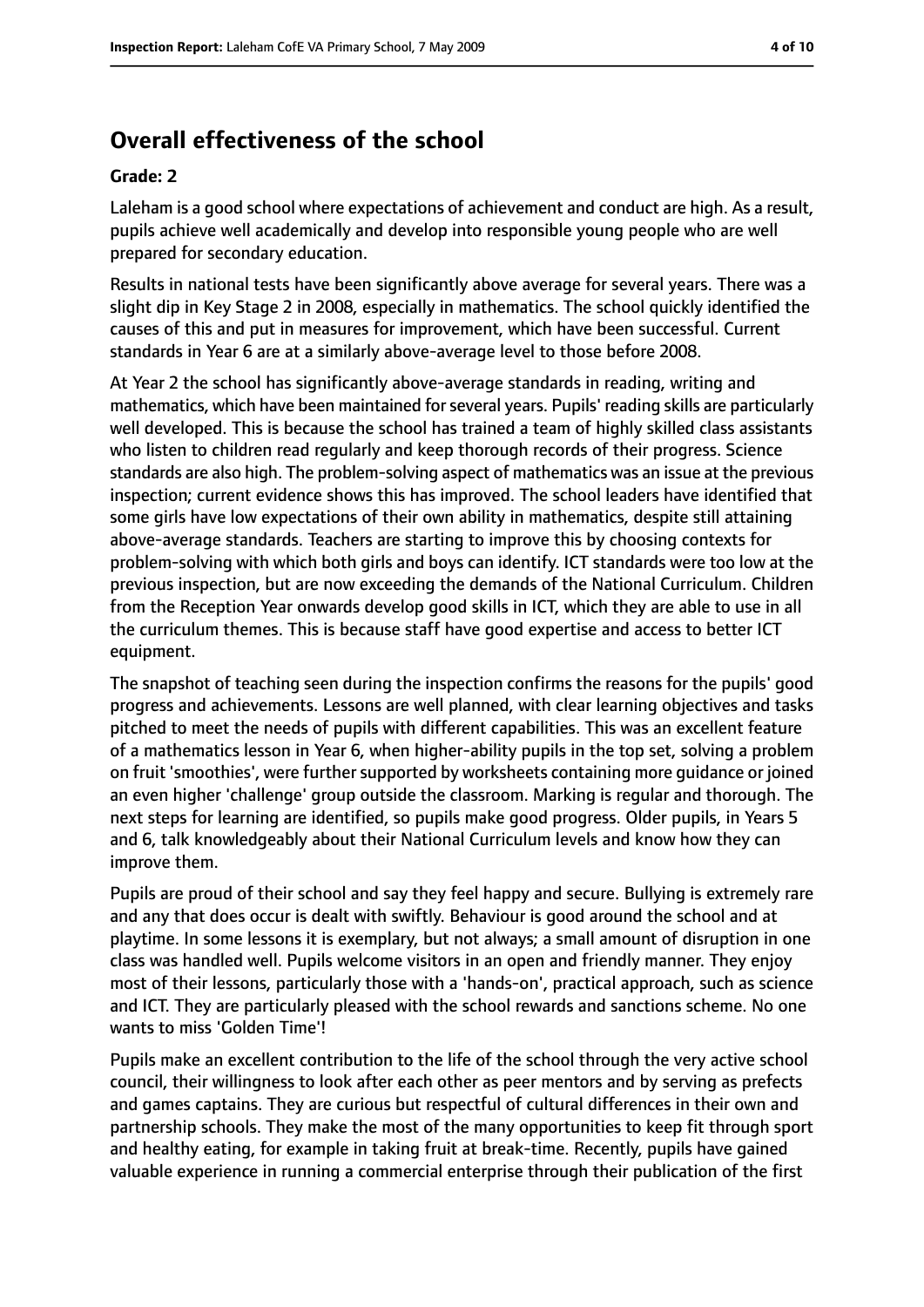edition of the 'The Laleham School Times'. This is full of interesting articles and facts, jokes and school news and shows off pupils' well-developed computer skills.

The newspaper project is an example of leadership being distributed to pupils as well as staff. This is a strong feature in the school. The headteacher has developed leaders and managers at all levels, who fulfil their roles well. This ensures that the school is well set to move forward and improve its performance further. Leaders set ambitious targets, which are usually met. In reading and science they have been exceeded this year. There is excellent pastoral care, which makes sure that all pupils, including those who are vulnerable or have learning difficulties and/or disabilities, thrive and make progress. The school's tracking of progress, and its use of data to make sure that pupils achieve well, is exemplary. Leaders meet regularly with every teacher to review in detail the progress of each pupil in that class. Individual targets are set and if a pupil's progress slackens, plans are put in place to improve it. Those who exceed their targets are pushed on further.

Leaders monitor and evaluate the quality of teaching and learning thoroughly and take effective action to maintain it at a good level. Recent unavoidable changes of staff have been handled well. Pupils are settling down well and benefiting from the expertise of experienced full- and part-time teachers.

The school promotes equalities and eliminates discrimination effectively. Pupils from all backgrounds share a strong sense of common values, respect differences and integrate well with each other. Through curriculum themes and projects, they gain knowledge of worldwide communities. These help them to understand and show tolerance towards the wide ethnic and cultural mix of modern Britain. In the school's immediate locality there are strong ties with the church and parish. The school also belongs to an effective local partnership of schools and businesses. Plans are well under way to set up a family learning community with these partners.

The majority of parents are highly appreciative of the school and rate their children's education highly. Reception parents are particularly pleased, but so are many others. Inspectors received a large number of positive comments, for example: 'a fantastic school and my child is very happy'; 'teachers are easily approachable on any matter'; 'my children are encouraged to work hard to the best of their ability'. The school provides many ways for parents to contact the school. The headteacher produces fortnightly newsletters, termly curriculum news and annual questionnaires to gauge parents' views. There is electronic communication via email and the school website. There is evidence that parents' responses are acted upon, for example their concerns about bullying, curriculum news and changes in homework. Although the majority of parents responded to the inspection questionnaire in a positive tone, a significant minority stated communication with the school has some shortcomings and they wanted it to improve.

## **Effectiveness of the Early Years Foundation Stage**

#### **Grade: 2**

The profile of attainment of children entering Reception each September is mixed, but taken overall, most enter school with levels of knowledge and skills in line with those expected nationally. When they enter Year 1, their attainment is at least above, and often well above, that expected for their age. Children make good progress and achieve well, particularly in social development, early reading and number work. Computer skills develop well through dedicated lessons. Children are happy and comfortable with the routines of the Reception classes. They have learnt to sit still and listen carefully when sitting on the carpet. They behave well.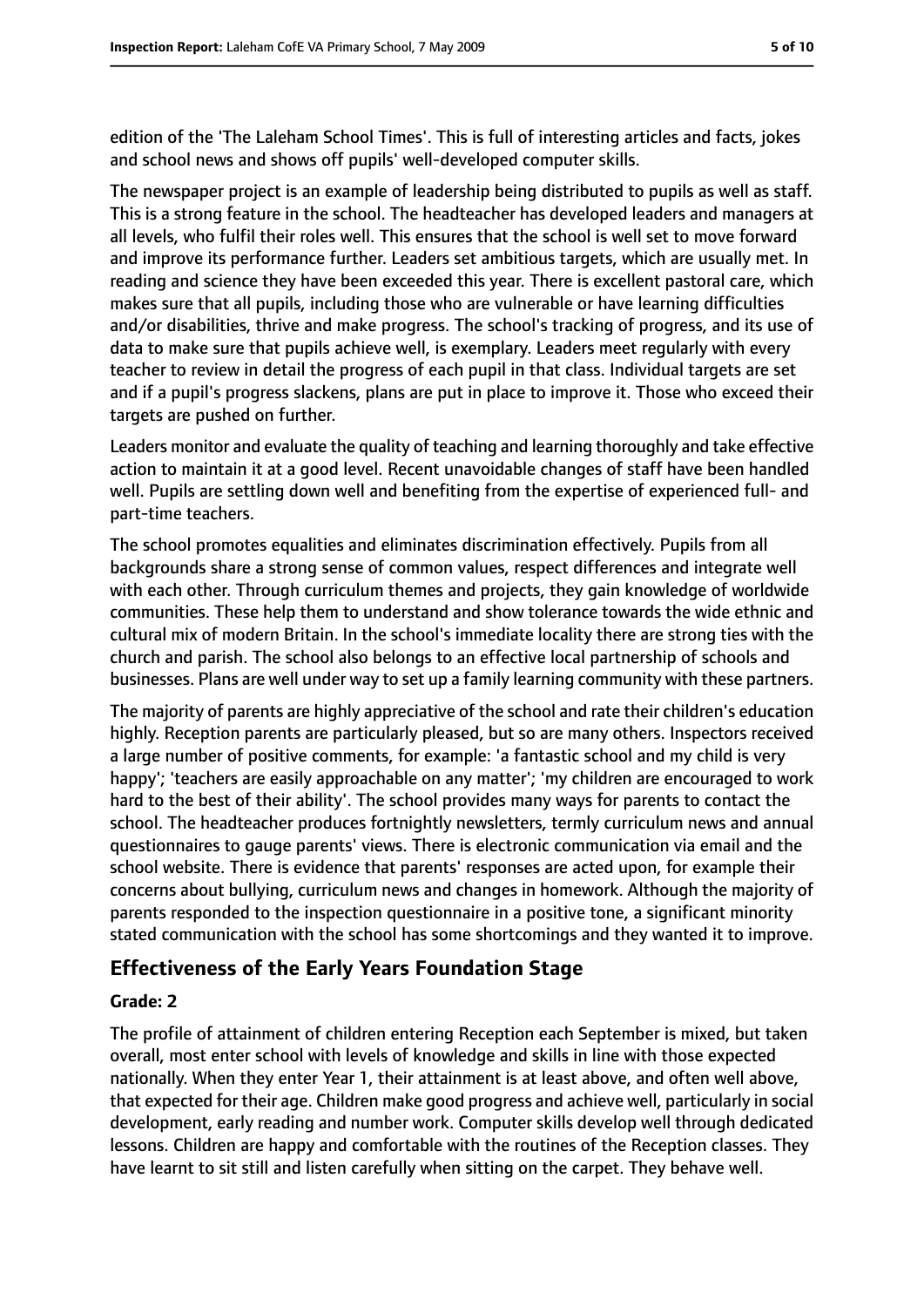Children enjoy their learning. They were very enthusiastic when making a 'funky scarecrow' during their Farm topic. They cooperated well together when building a cowshed outside, and delighted in role play as farmers. Staff plan a mix of motivating activities around appropriate themes, based on the national guidelines for children under five. The range of activities is limited, however, because none of the dedicated outside area is covered over, so cannot be used in all weathers. There are too few opportunities for children to take part in planned, purposeful play both in and out of doors. The range of equipment is limited.

Assessment is thorough and based on observation. Staff often use cameras to capture a skill being developed. Records are transferred to each child's Early Years Foundation Stage profile. The same exemplary tracking of progress takes place and is used in the same outstanding way as in Key Stages 1 and 2. All staff are fully committed to children's welfare. There is a good partnership with parents, most of whom express satisfaction in regular questionnaires. They are full of praise for the induction process.

Leadership and management are good. Adultsin charge have a common sense of purpose. They have identified outdoor provision and opportunities for independent exploration as areas for improvement. Governors are fully aware of the need for a covered outdoor area and have a draft action plan in place.

## **What the school should do to improve further**

- Increase opportunities for children in Reception to use the outdoor area and provide more activities for them to explore by themselves indoors and outside.
- Continue to strengthen communications with parents.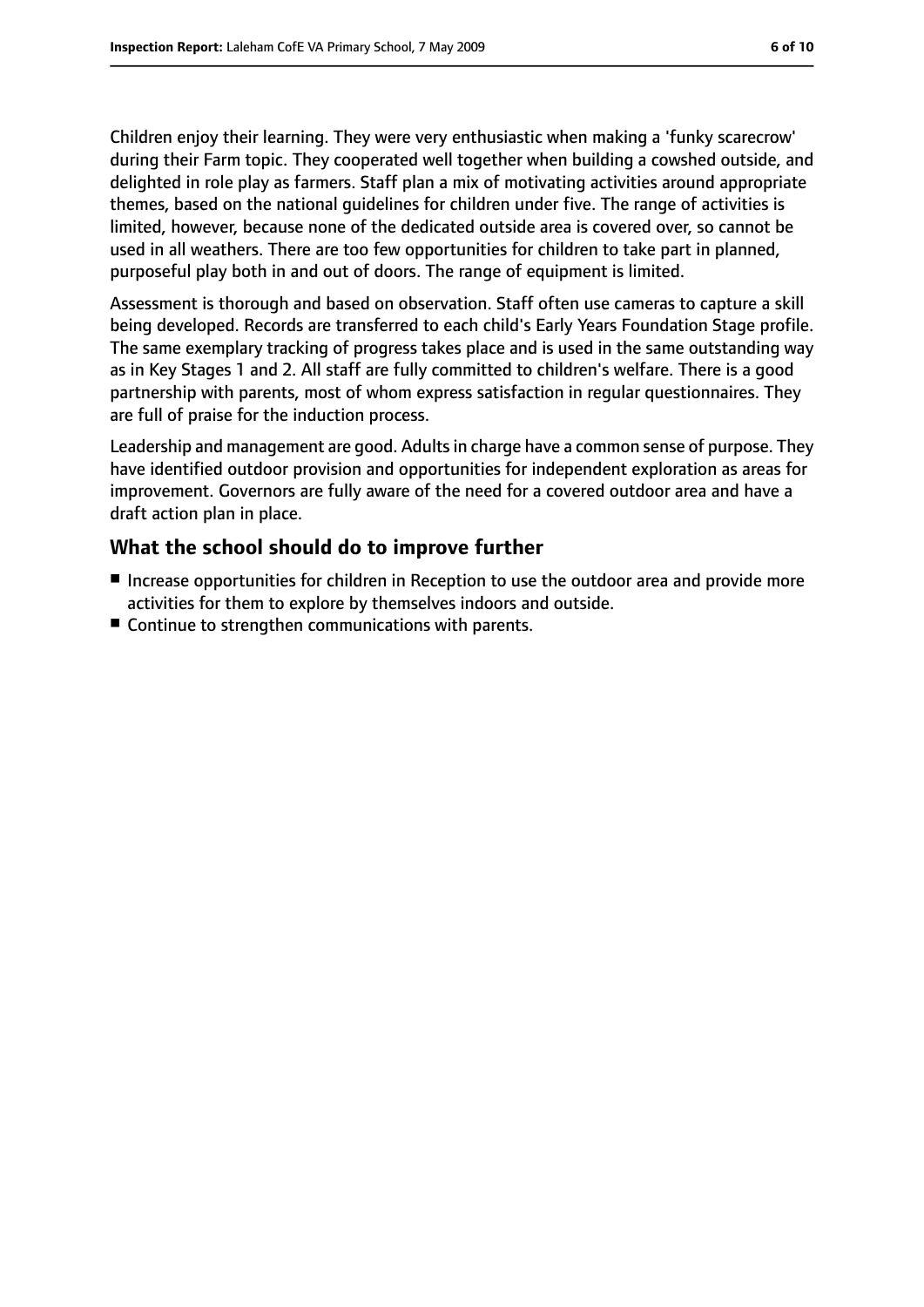**Any complaints about the inspection or the report should be made following the procedures set out in the guidance 'Complaints about school inspection', which is available from Ofsted's website: www.ofsted.gov.uk.**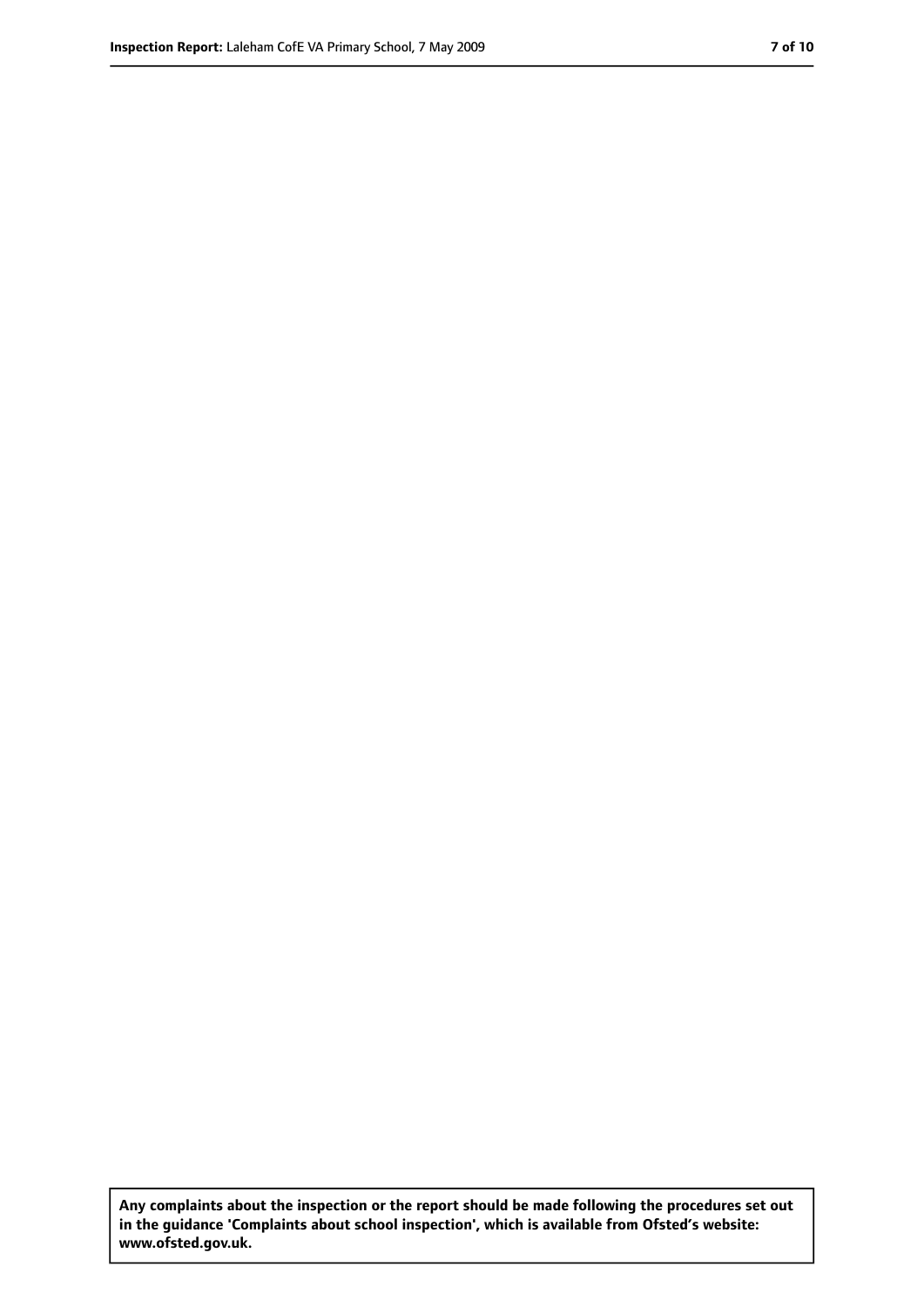# **Inspection judgements**

| \ Key to judgements: grade 1 is outstanding, grade 2 good, grade 3 satisfactory, and | <b>School</b>  |
|--------------------------------------------------------------------------------------|----------------|
| arade 4 inadequate                                                                   | <b>Overall</b> |

## **Overall effectiveness**

| How effective, efficient and inclusive is the provision of<br>education, integrated care and any extended services in meeting the<br>needs of learners? |     |
|---------------------------------------------------------------------------------------------------------------------------------------------------------|-----|
| Effective steps have been taken to promote improvement since the last<br>inspection                                                                     | Yes |
| How well does the school work in partnership with others to promote learners'<br>well being?                                                            | २   |
| The capacity to make any necessary improvements                                                                                                         |     |

# **Effectiveness of the Early Years Foundation Stage**

| How effective is the provision in meeting the needs of children in the<br><b>EYFS?</b>       |  |
|----------------------------------------------------------------------------------------------|--|
| How well do children in the EYFS achieve?                                                    |  |
| How good are the overall personal development and well-being of the children<br>in the EYFS? |  |
| How effectively are children in the EYFS helped to learn and develop?                        |  |
| How effectively is the welfare of children in the EYFS promoted?                             |  |
| How effectively is provision in the EYFS led and managed?                                    |  |

#### **Achievement and standards**

| How well do learners achieve?                                                  |  |
|--------------------------------------------------------------------------------|--|
| $\vert$ The standards <sup>1</sup> reached by learners                         |  |
| How well learners make progress, taking account of any significant variations  |  |
| between groups of learners                                                     |  |
| How well learners with learning difficulties and/or disabilities make progress |  |

## **Annex A**

<sup>&</sup>lt;sup>1</sup>Grade 1 - Exceptionally and consistently high; Grade 2 - Generally above average with none significantly below average; Grade 3 - Broadly average to below average; Grade 4 - Exceptionally low.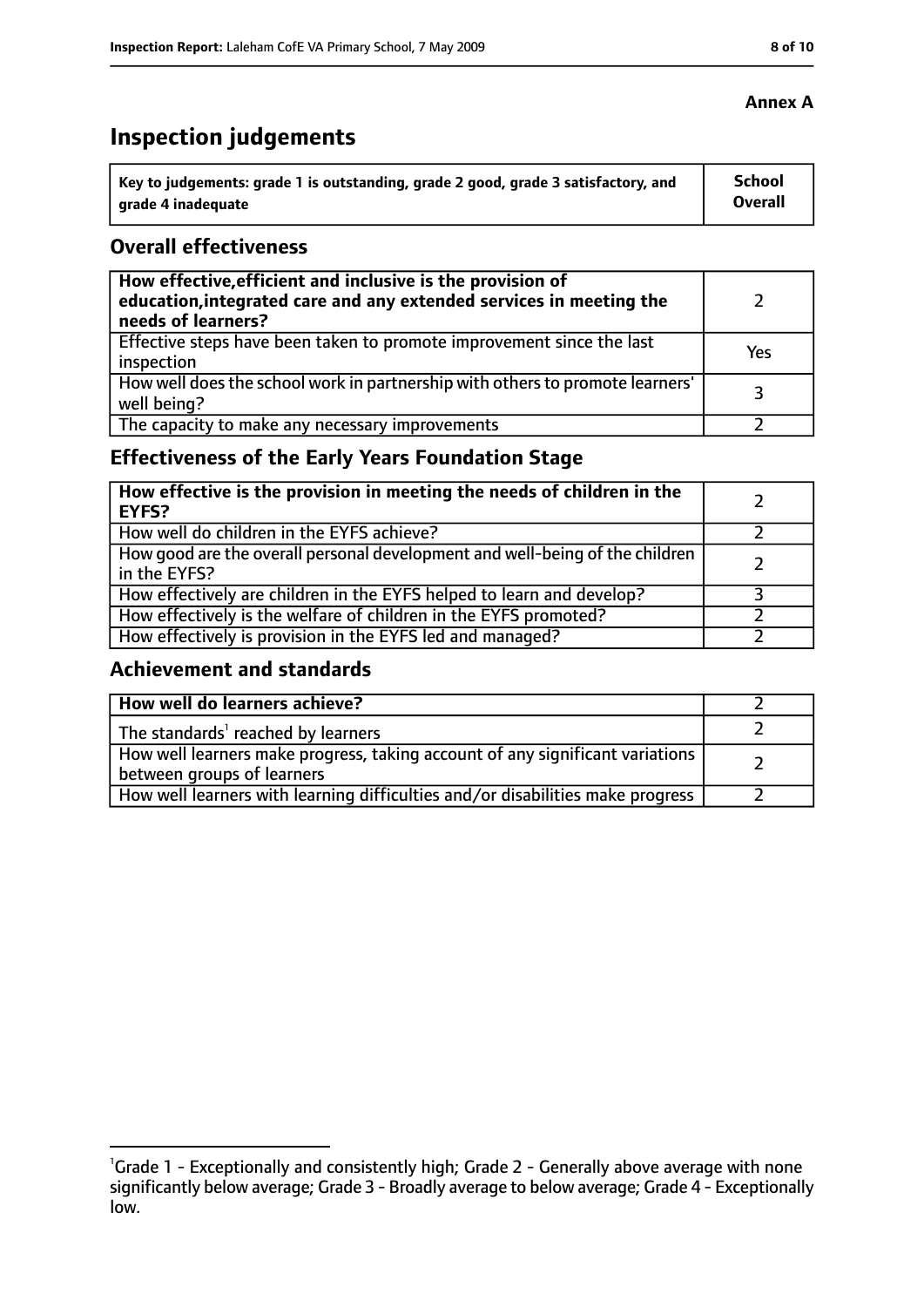# **Personal development and well-being**

| How good are the overall personal development and well-being of the<br>learners?                                 |  |
|------------------------------------------------------------------------------------------------------------------|--|
| The extent of learners' spiritual, moral, social and cultural development                                        |  |
| The extent to which learners adopt healthy lifestyles                                                            |  |
| The extent to which learners adopt safe practices                                                                |  |
| The extent to which learners enjoy their education                                                               |  |
| The attendance of learners                                                                                       |  |
| The behaviour of learners                                                                                        |  |
| The extent to which learners make a positive contribution to the community                                       |  |
| How well learners develop workplace and other skills that will contribute to<br>their future economic well-being |  |

# **The quality of provision**

| How effective are teaching and learning in meeting the full range of<br>learners' needs?              |  |
|-------------------------------------------------------------------------------------------------------|--|
| How well do the curriculum and other activities meet the range of needs and<br>interests of learners? |  |
| How well are learners cared for, quided and supported?                                                |  |

# **Leadership and management**

| How effective are leadership and management in raising achievement<br>and supporting all learners?                                              |     |
|-------------------------------------------------------------------------------------------------------------------------------------------------|-----|
| How effectively leaders and managers at all levels set clear direction leading<br>to improvement and promote high quality of care and education |     |
| How effectively leaders and managers use challenging targets to raise standards                                                                 |     |
| The effectiveness of the school's self-evaluation                                                                                               |     |
| How well equality of opportunity is promoted and discrimination eliminated                                                                      |     |
| How well does the school contribute to community cohesion?                                                                                      | 3   |
| How effectively and efficiently resources, including staff, are deployed to<br>achieve value for money                                          |     |
| The extent to which governors and other supervisory boards discharge their<br>responsibilities                                                  |     |
| Do procedures for safeguarding learners meet current government<br>requirements?                                                                | Yes |
| Does this school require special measures?                                                                                                      | No  |
| Does this school require a notice to improve?                                                                                                   | No  |